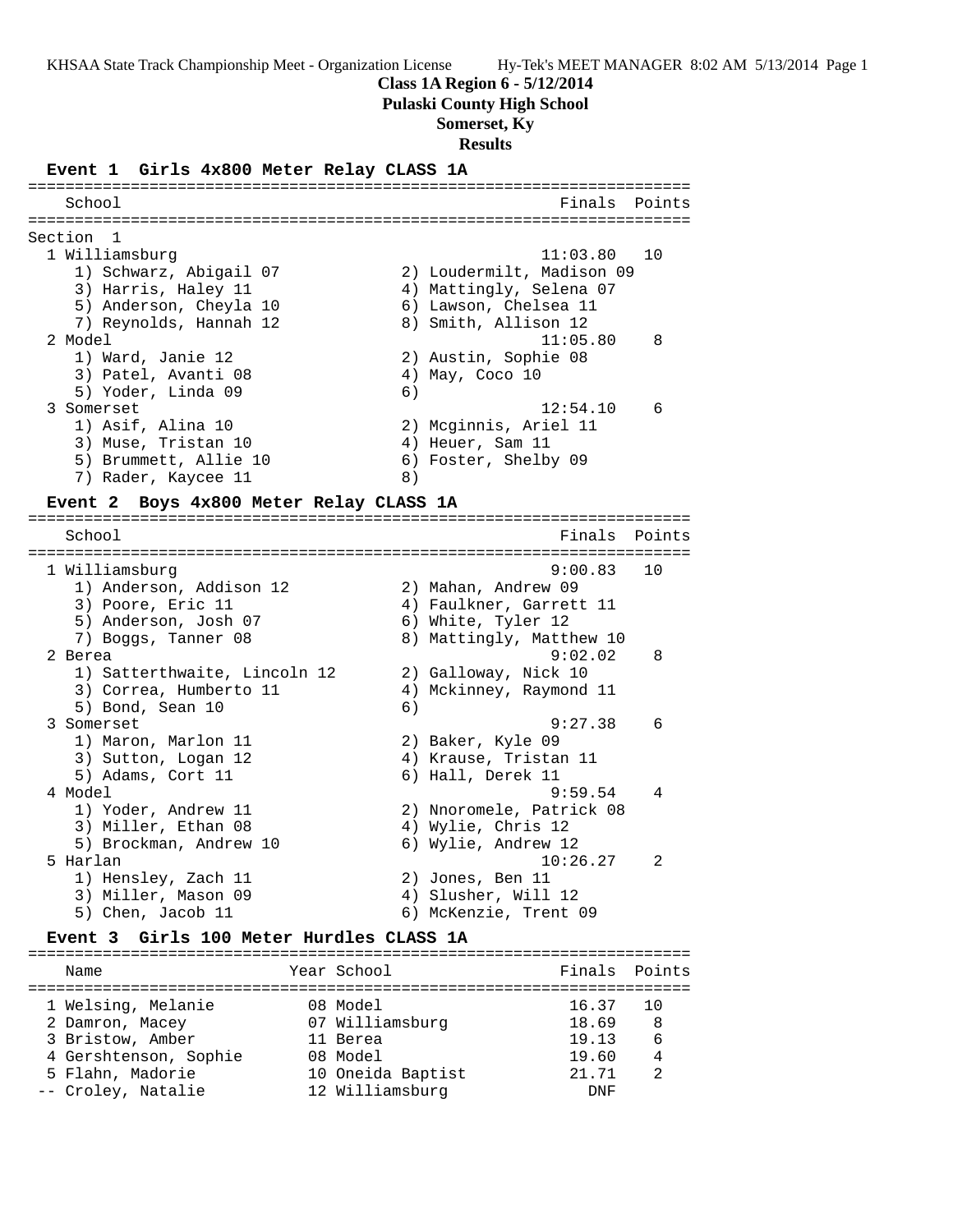**Class 1A Region 6 - 5/12/2014**

**Pulaski County High School**

## **Somerset, Ky**

## **Results**

## **Event 4 Boys 110 Meter Hurdles CLASS 1A**

| Year School<br>Finals<br>Points<br>Name<br>10 Williamsburg<br>19.45<br>1 Shackleford, Dalton<br>10<br>8<br>2 Carter, Jordan<br>20.29<br>10 Berea<br>21.86<br>3 Mattingly, Matthew<br>10 Williamsburg<br>6<br>22.63<br>4 Hughes, Adam<br>09 Middlesboro<br>4<br>12 Middlesboro<br>5 Vanover, Andrew<br>22.93<br>2<br>Event 5 Girls 100 Meter Dash CLASS 1A<br>Year School<br>Finals<br>Points<br>Name<br>14.30<br>1 Saindon, Sydney<br>11 Somerset<br>2 North, Hallie<br>09 Middlesboro<br>14.76<br>3 Smith, Allison<br>10 Red Bird<br>14.90<br>15.85<br>4 Short, Autumn<br>09 Pineville<br>5 Wilson, Kara<br>08 Red Bird<br>15.86<br>6 Tsappi, Gabriella<br>11 Oneida Baptist<br>16.53<br>Section <sub>2</sub><br>1 Wilson, Essence<br>12 Oneida Baptist<br>12.95<br>10<br>2 Jackson, Fhazanah<br>09 Williamsburg<br>13.19<br>8<br>3 Botts, Darrian<br>12 Model<br>13.43<br>6<br>4 Patterson, Emma<br>13.56<br>4<br>10 Berea<br>5 Akins, Kaylee<br>12 Williamsburg<br>13.87<br>2<br>6 Cotton, Makayla<br>09 Harlan<br>14.07<br>$\mathbf{1}$<br>7 Pratt, Emily<br>11 Middlesboro<br>14.10<br>8 Alexander, Taiza<br>14.12<br>08 Berea<br>Event 6 Boys 100 Meter Dash CLASS 1A<br>Year School<br>Finals<br>Name<br>Points<br>Section 1<br>1 Terrill, Trey<br>13.12<br>12 Berea<br>2 Brooks, Chandler<br>13.52<br>10 Williamsburg<br>3 Dillman, Peyton<br>09 Harlan<br>13.70<br>08 Williamsburg<br>4 Bowman, Chase<br>13.80<br>5 Sae-tiao, Woody<br>11 Oneida Baptist<br>14.01<br>Section 2<br>1 Cheuvront, Cam<br>12 Somerset<br>10.99<br>10<br>2 Rose, Austin<br>10 Berea<br>12.08<br>8<br>3 Hatcher, Castle<br>12.17<br>10 Somerset<br>6<br>12 Pineville<br>12.50<br>4 Tuttle, Logan<br>4<br>12 Pineville<br>12.52<br>2<br>5 Mccorkle, Caleb<br>$\mathbf{1}$<br>6 Elendu, Samuel<br>11 Oneida Baptist<br>12.95<br>7 Brock, Evan<br>09 Middlesboro<br>13.24<br>8 Nelson, Daniel<br>11 Middlesboro<br>13.29<br>Girls 4x200 Meter Relay CLASS 1A<br>Event 7<br>School<br>Finals<br>Points<br>Section<br>1<br>1 Williamsburg<br>1:51.75<br>10 |  |  |  |
|------------------------------------------------------------------------------------------------------------------------------------------------------------------------------------------------------------------------------------------------------------------------------------------------------------------------------------------------------------------------------------------------------------------------------------------------------------------------------------------------------------------------------------------------------------------------------------------------------------------------------------------------------------------------------------------------------------------------------------------------------------------------------------------------------------------------------------------------------------------------------------------------------------------------------------------------------------------------------------------------------------------------------------------------------------------------------------------------------------------------------------------------------------------------------------------------------------------------------------------------------------------------------------------------------------------------------------------------------------------------------------------------------------------------------------------------------------------------------------------------------------------------------------------------------------------------------------------------------------------------------------------------------------------------------------------------------------------------------------------------------------------------------------------------------------------------------------------------------------------------------------------------------------------------------------------------------------------------------------------------------------------------------------------|--|--|--|
|                                                                                                                                                                                                                                                                                                                                                                                                                                                                                                                                                                                                                                                                                                                                                                                                                                                                                                                                                                                                                                                                                                                                                                                                                                                                                                                                                                                                                                                                                                                                                                                                                                                                                                                                                                                                                                                                                                                                                                                                                                          |  |  |  |
|                                                                                                                                                                                                                                                                                                                                                                                                                                                                                                                                                                                                                                                                                                                                                                                                                                                                                                                                                                                                                                                                                                                                                                                                                                                                                                                                                                                                                                                                                                                                                                                                                                                                                                                                                                                                                                                                                                                                                                                                                                          |  |  |  |
|                                                                                                                                                                                                                                                                                                                                                                                                                                                                                                                                                                                                                                                                                                                                                                                                                                                                                                                                                                                                                                                                                                                                                                                                                                                                                                                                                                                                                                                                                                                                                                                                                                                                                                                                                                                                                                                                                                                                                                                                                                          |  |  |  |
|                                                                                                                                                                                                                                                                                                                                                                                                                                                                                                                                                                                                                                                                                                                                                                                                                                                                                                                                                                                                                                                                                                                                                                                                                                                                                                                                                                                                                                                                                                                                                                                                                                                                                                                                                                                                                                                                                                                                                                                                                                          |  |  |  |
|                                                                                                                                                                                                                                                                                                                                                                                                                                                                                                                                                                                                                                                                                                                                                                                                                                                                                                                                                                                                                                                                                                                                                                                                                                                                                                                                                                                                                                                                                                                                                                                                                                                                                                                                                                                                                                                                                                                                                                                                                                          |  |  |  |
|                                                                                                                                                                                                                                                                                                                                                                                                                                                                                                                                                                                                                                                                                                                                                                                                                                                                                                                                                                                                                                                                                                                                                                                                                                                                                                                                                                                                                                                                                                                                                                                                                                                                                                                                                                                                                                                                                                                                                                                                                                          |  |  |  |
|                                                                                                                                                                                                                                                                                                                                                                                                                                                                                                                                                                                                                                                                                                                                                                                                                                                                                                                                                                                                                                                                                                                                                                                                                                                                                                                                                                                                                                                                                                                                                                                                                                                                                                                                                                                                                                                                                                                                                                                                                                          |  |  |  |
|                                                                                                                                                                                                                                                                                                                                                                                                                                                                                                                                                                                                                                                                                                                                                                                                                                                                                                                                                                                                                                                                                                                                                                                                                                                                                                                                                                                                                                                                                                                                                                                                                                                                                                                                                                                                                                                                                                                                                                                                                                          |  |  |  |
|                                                                                                                                                                                                                                                                                                                                                                                                                                                                                                                                                                                                                                                                                                                                                                                                                                                                                                                                                                                                                                                                                                                                                                                                                                                                                                                                                                                                                                                                                                                                                                                                                                                                                                                                                                                                                                                                                                                                                                                                                                          |  |  |  |
|                                                                                                                                                                                                                                                                                                                                                                                                                                                                                                                                                                                                                                                                                                                                                                                                                                                                                                                                                                                                                                                                                                                                                                                                                                                                                                                                                                                                                                                                                                                                                                                                                                                                                                                                                                                                                                                                                                                                                                                                                                          |  |  |  |
|                                                                                                                                                                                                                                                                                                                                                                                                                                                                                                                                                                                                                                                                                                                                                                                                                                                                                                                                                                                                                                                                                                                                                                                                                                                                                                                                                                                                                                                                                                                                                                                                                                                                                                                                                                                                                                                                                                                                                                                                                                          |  |  |  |
|                                                                                                                                                                                                                                                                                                                                                                                                                                                                                                                                                                                                                                                                                                                                                                                                                                                                                                                                                                                                                                                                                                                                                                                                                                                                                                                                                                                                                                                                                                                                                                                                                                                                                                                                                                                                                                                                                                                                                                                                                                          |  |  |  |
|                                                                                                                                                                                                                                                                                                                                                                                                                                                                                                                                                                                                                                                                                                                                                                                                                                                                                                                                                                                                                                                                                                                                                                                                                                                                                                                                                                                                                                                                                                                                                                                                                                                                                                                                                                                                                                                                                                                                                                                                                                          |  |  |  |
|                                                                                                                                                                                                                                                                                                                                                                                                                                                                                                                                                                                                                                                                                                                                                                                                                                                                                                                                                                                                                                                                                                                                                                                                                                                                                                                                                                                                                                                                                                                                                                                                                                                                                                                                                                                                                                                                                                                                                                                                                                          |  |  |  |
|                                                                                                                                                                                                                                                                                                                                                                                                                                                                                                                                                                                                                                                                                                                                                                                                                                                                                                                                                                                                                                                                                                                                                                                                                                                                                                                                                                                                                                                                                                                                                                                                                                                                                                                                                                                                                                                                                                                                                                                                                                          |  |  |  |
|                                                                                                                                                                                                                                                                                                                                                                                                                                                                                                                                                                                                                                                                                                                                                                                                                                                                                                                                                                                                                                                                                                                                                                                                                                                                                                                                                                                                                                                                                                                                                                                                                                                                                                                                                                                                                                                                                                                                                                                                                                          |  |  |  |
|                                                                                                                                                                                                                                                                                                                                                                                                                                                                                                                                                                                                                                                                                                                                                                                                                                                                                                                                                                                                                                                                                                                                                                                                                                                                                                                                                                                                                                                                                                                                                                                                                                                                                                                                                                                                                                                                                                                                                                                                                                          |  |  |  |
|                                                                                                                                                                                                                                                                                                                                                                                                                                                                                                                                                                                                                                                                                                                                                                                                                                                                                                                                                                                                                                                                                                                                                                                                                                                                                                                                                                                                                                                                                                                                                                                                                                                                                                                                                                                                                                                                                                                                                                                                                                          |  |  |  |
|                                                                                                                                                                                                                                                                                                                                                                                                                                                                                                                                                                                                                                                                                                                                                                                                                                                                                                                                                                                                                                                                                                                                                                                                                                                                                                                                                                                                                                                                                                                                                                                                                                                                                                                                                                                                                                                                                                                                                                                                                                          |  |  |  |
|                                                                                                                                                                                                                                                                                                                                                                                                                                                                                                                                                                                                                                                                                                                                                                                                                                                                                                                                                                                                                                                                                                                                                                                                                                                                                                                                                                                                                                                                                                                                                                                                                                                                                                                                                                                                                                                                                                                                                                                                                                          |  |  |  |
|                                                                                                                                                                                                                                                                                                                                                                                                                                                                                                                                                                                                                                                                                                                                                                                                                                                                                                                                                                                                                                                                                                                                                                                                                                                                                                                                                                                                                                                                                                                                                                                                                                                                                                                                                                                                                                                                                                                                                                                                                                          |  |  |  |
|                                                                                                                                                                                                                                                                                                                                                                                                                                                                                                                                                                                                                                                                                                                                                                                                                                                                                                                                                                                                                                                                                                                                                                                                                                                                                                                                                                                                                                                                                                                                                                                                                                                                                                                                                                                                                                                                                                                                                                                                                                          |  |  |  |
|                                                                                                                                                                                                                                                                                                                                                                                                                                                                                                                                                                                                                                                                                                                                                                                                                                                                                                                                                                                                                                                                                                                                                                                                                                                                                                                                                                                                                                                                                                                                                                                                                                                                                                                                                                                                                                                                                                                                                                                                                                          |  |  |  |
|                                                                                                                                                                                                                                                                                                                                                                                                                                                                                                                                                                                                                                                                                                                                                                                                                                                                                                                                                                                                                                                                                                                                                                                                                                                                                                                                                                                                                                                                                                                                                                                                                                                                                                                                                                                                                                                                                                                                                                                                                                          |  |  |  |
|                                                                                                                                                                                                                                                                                                                                                                                                                                                                                                                                                                                                                                                                                                                                                                                                                                                                                                                                                                                                                                                                                                                                                                                                                                                                                                                                                                                                                                                                                                                                                                                                                                                                                                                                                                                                                                                                                                                                                                                                                                          |  |  |  |
|                                                                                                                                                                                                                                                                                                                                                                                                                                                                                                                                                                                                                                                                                                                                                                                                                                                                                                                                                                                                                                                                                                                                                                                                                                                                                                                                                                                                                                                                                                                                                                                                                                                                                                                                                                                                                                                                                                                                                                                                                                          |  |  |  |
|                                                                                                                                                                                                                                                                                                                                                                                                                                                                                                                                                                                                                                                                                                                                                                                                                                                                                                                                                                                                                                                                                                                                                                                                                                                                                                                                                                                                                                                                                                                                                                                                                                                                                                                                                                                                                                                                                                                                                                                                                                          |  |  |  |
|                                                                                                                                                                                                                                                                                                                                                                                                                                                                                                                                                                                                                                                                                                                                                                                                                                                                                                                                                                                                                                                                                                                                                                                                                                                                                                                                                                                                                                                                                                                                                                                                                                                                                                                                                                                                                                                                                                                                                                                                                                          |  |  |  |
|                                                                                                                                                                                                                                                                                                                                                                                                                                                                                                                                                                                                                                                                                                                                                                                                                                                                                                                                                                                                                                                                                                                                                                                                                                                                                                                                                                                                                                                                                                                                                                                                                                                                                                                                                                                                                                                                                                                                                                                                                                          |  |  |  |
|                                                                                                                                                                                                                                                                                                                                                                                                                                                                                                                                                                                                                                                                                                                                                                                                                                                                                                                                                                                                                                                                                                                                                                                                                                                                                                                                                                                                                                                                                                                                                                                                                                                                                                                                                                                                                                                                                                                                                                                                                                          |  |  |  |
|                                                                                                                                                                                                                                                                                                                                                                                                                                                                                                                                                                                                                                                                                                                                                                                                                                                                                                                                                                                                                                                                                                                                                                                                                                                                                                                                                                                                                                                                                                                                                                                                                                                                                                                                                                                                                                                                                                                                                                                                                                          |  |  |  |
|                                                                                                                                                                                                                                                                                                                                                                                                                                                                                                                                                                                                                                                                                                                                                                                                                                                                                                                                                                                                                                                                                                                                                                                                                                                                                                                                                                                                                                                                                                                                                                                                                                                                                                                                                                                                                                                                                                                                                                                                                                          |  |  |  |
|                                                                                                                                                                                                                                                                                                                                                                                                                                                                                                                                                                                                                                                                                                                                                                                                                                                                                                                                                                                                                                                                                                                                                                                                                                                                                                                                                                                                                                                                                                                                                                                                                                                                                                                                                                                                                                                                                                                                                                                                                                          |  |  |  |
|                                                                                                                                                                                                                                                                                                                                                                                                                                                                                                                                                                                                                                                                                                                                                                                                                                                                                                                                                                                                                                                                                                                                                                                                                                                                                                                                                                                                                                                                                                                                                                                                                                                                                                                                                                                                                                                                                                                                                                                                                                          |  |  |  |
|                                                                                                                                                                                                                                                                                                                                                                                                                                                                                                                                                                                                                                                                                                                                                                                                                                                                                                                                                                                                                                                                                                                                                                                                                                                                                                                                                                                                                                                                                                                                                                                                                                                                                                                                                                                                                                                                                                                                                                                                                                          |  |  |  |
|                                                                                                                                                                                                                                                                                                                                                                                                                                                                                                                                                                                                                                                                                                                                                                                                                                                                                                                                                                                                                                                                                                                                                                                                                                                                                                                                                                                                                                                                                                                                                                                                                                                                                                                                                                                                                                                                                                                                                                                                                                          |  |  |  |
|                                                                                                                                                                                                                                                                                                                                                                                                                                                                                                                                                                                                                                                                                                                                                                                                                                                                                                                                                                                                                                                                                                                                                                                                                                                                                                                                                                                                                                                                                                                                                                                                                                                                                                                                                                                                                                                                                                                                                                                                                                          |  |  |  |
|                                                                                                                                                                                                                                                                                                                                                                                                                                                                                                                                                                                                                                                                                                                                                                                                                                                                                                                                                                                                                                                                                                                                                                                                                                                                                                                                                                                                                                                                                                                                                                                                                                                                                                                                                                                                                                                                                                                                                                                                                                          |  |  |  |
|                                                                                                                                                                                                                                                                                                                                                                                                                                                                                                                                                                                                                                                                                                                                                                                                                                                                                                                                                                                                                                                                                                                                                                                                                                                                                                                                                                                                                                                                                                                                                                                                                                                                                                                                                                                                                                                                                                                                                                                                                                          |  |  |  |
|                                                                                                                                                                                                                                                                                                                                                                                                                                                                                                                                                                                                                                                                                                                                                                                                                                                                                                                                                                                                                                                                                                                                                                                                                                                                                                                                                                                                                                                                                                                                                                                                                                                                                                                                                                                                                                                                                                                                                                                                                                          |  |  |  |
|                                                                                                                                                                                                                                                                                                                                                                                                                                                                                                                                                                                                                                                                                                                                                                                                                                                                                                                                                                                                                                                                                                                                                                                                                                                                                                                                                                                                                                                                                                                                                                                                                                                                                                                                                                                                                                                                                                                                                                                                                                          |  |  |  |
|                                                                                                                                                                                                                                                                                                                                                                                                                                                                                                                                                                                                                                                                                                                                                                                                                                                                                                                                                                                                                                                                                                                                                                                                                                                                                                                                                                                                                                                                                                                                                                                                                                                                                                                                                                                                                                                                                                                                                                                                                                          |  |  |  |
|                                                                                                                                                                                                                                                                                                                                                                                                                                                                                                                                                                                                                                                                                                                                                                                                                                                                                                                                                                                                                                                                                                                                                                                                                                                                                                                                                                                                                                                                                                                                                                                                                                                                                                                                                                                                                                                                                                                                                                                                                                          |  |  |  |
|                                                                                                                                                                                                                                                                                                                                                                                                                                                                                                                                                                                                                                                                                                                                                                                                                                                                                                                                                                                                                                                                                                                                                                                                                                                                                                                                                                                                                                                                                                                                                                                                                                                                                                                                                                                                                                                                                                                                                                                                                                          |  |  |  |
|                                                                                                                                                                                                                                                                                                                                                                                                                                                                                                                                                                                                                                                                                                                                                                                                                                                                                                                                                                                                                                                                                                                                                                                                                                                                                                                                                                                                                                                                                                                                                                                                                                                                                                                                                                                                                                                                                                                                                                                                                                          |  |  |  |
|                                                                                                                                                                                                                                                                                                                                                                                                                                                                                                                                                                                                                                                                                                                                                                                                                                                                                                                                                                                                                                                                                                                                                                                                                                                                                                                                                                                                                                                                                                                                                                                                                                                                                                                                                                                                                                                                                                                                                                                                                                          |  |  |  |
|                                                                                                                                                                                                                                                                                                                                                                                                                                                                                                                                                                                                                                                                                                                                                                                                                                                                                                                                                                                                                                                                                                                                                                                                                                                                                                                                                                                                                                                                                                                                                                                                                                                                                                                                                                                                                                                                                                                                                                                                                                          |  |  |  |
|                                                                                                                                                                                                                                                                                                                                                                                                                                                                                                                                                                                                                                                                                                                                                                                                                                                                                                                                                                                                                                                                                                                                                                                                                                                                                                                                                                                                                                                                                                                                                                                                                                                                                                                                                                                                                                                                                                                                                                                                                                          |  |  |  |
|                                                                                                                                                                                                                                                                                                                                                                                                                                                                                                                                                                                                                                                                                                                                                                                                                                                                                                                                                                                                                                                                                                                                                                                                                                                                                                                                                                                                                                                                                                                                                                                                                                                                                                                                                                                                                                                                                                                                                                                                                                          |  |  |  |
|                                                                                                                                                                                                                                                                                                                                                                                                                                                                                                                                                                                                                                                                                                                                                                                                                                                                                                                                                                                                                                                                                                                                                                                                                                                                                                                                                                                                                                                                                                                                                                                                                                                                                                                                                                                                                                                                                                                                                                                                                                          |  |  |  |
|                                                                                                                                                                                                                                                                                                                                                                                                                                                                                                                                                                                                                                                                                                                                                                                                                                                                                                                                                                                                                                                                                                                                                                                                                                                                                                                                                                                                                                                                                                                                                                                                                                                                                                                                                                                                                                                                                                                                                                                                                                          |  |  |  |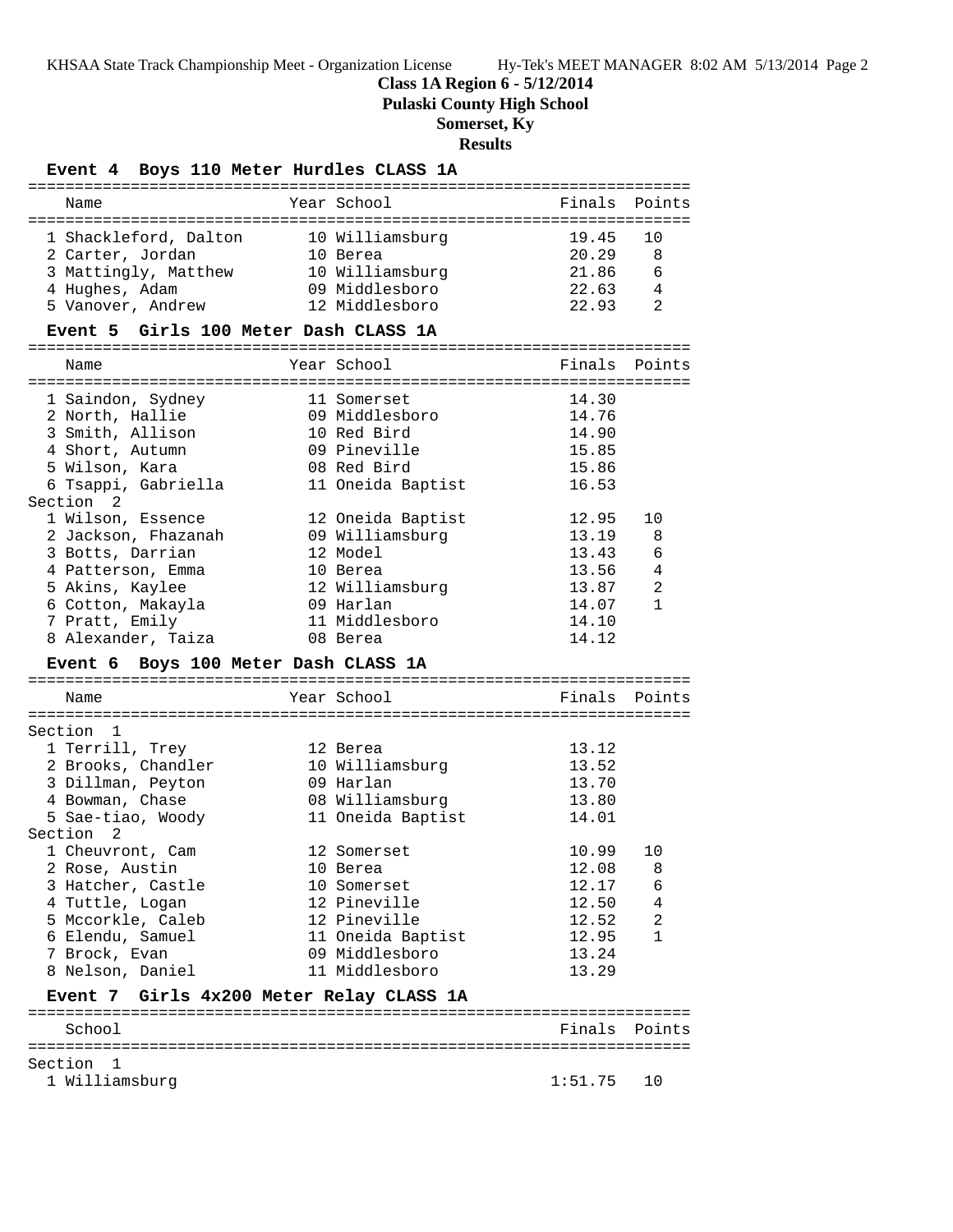#### **Class 1A Region 6 - 5/12/2014**

**Pulaski County High School**

## **Somerset, Ky**

#### **Results**

### **....Event 7 Girls 4x200 Meter Relay CLASS 1A**

| 1) Akins, Kaylee 12                                                                | 2) Anderson, Cheyla 10     |
|------------------------------------------------------------------------------------|----------------------------|
| 3) Harris, Haley 11                                                                | 4) Jackson, Fhazanah 09    |
| 5) Boggs, Lexi 10                                                                  | 6) Buchanon, Danasia 08    |
| 7) Damron, Macey 07                                                                | 8) Mack, Makayla 09        |
| 2 Somerset                                                                         | 1:54.27<br>8               |
| 1) Shelton, April 10                                                               | 2) Ulrich, Katie 08        |
| 3) Vaught, Emily 09                                                                | 4) Mills, Maranda 11       |
| 5) Saindon, Sydney 11                                                              | 6) Asif, Alina 10          |
| 7) Brummett, Allie 10                                                              | 8) Burgess, Morgan 09      |
| 3 Berea                                                                            | 1:56.17<br>6               |
| 1) Rojas, Maria 10                                                                 | 2) Alexander, Taiza 08     |
| 3) Hogg, Claire 10                                                                 | 4) Patterson, Emma 10      |
| 4 Model                                                                            | 1:56.87<br>4               |
| 1) Gershtenson, Sophie 08                                                          | 2) Patel, Avanti 08        |
| 3) Carroll, Makenzie 08                                                            | 4) Welsing, Melanie 08     |
| 5) Austin, Sophie 08                                                               | 6) Durbin, Hannah 12       |
| 7) Cole, Reagan 10                                                                 | 8)                         |
| 5 Harlan                                                                           | 2:02.03<br>$\overline{2}$  |
| 1) Bianchi, Emma 09                                                                | 2) Cotton, Makayla 09      |
| 3) Pace, Laura 11                                                                  | 4) Slusher, Elyssa 10      |
| 6 Middlesboro                                                                      | 2:02.76<br>$\mathbf{1}$    |
| 1) Hart, Karrah 11                                                                 | 2) North, Hallie 09        |
| 3) Prater, Makayla 10                                                              | 4) Rutherford, Meradith 10 |
| 5) Grigsby, Brooklyn 07                                                            | 6) Bruce, Candice 10       |
| 7) Carter, Malorie 08                                                              | 8)                         |
| 7 Oneida Baptist                                                                   | 2:06.85                    |
| 1) Ibe, Chinonso 10                                                                | 2) Tsappi, Gabriella 11    |
| 3) St. Ives, Bitty 09                                                              | 4) Flahn, Madorie 10       |
| 5) Wilson, Essence 12                                                              | 6)                         |
| $Further$ $R$ $R$ $NZ$ $A$ $Y$ $0$ $0$ $M$ $A$ $A$ $Y$ $R$ $1$ $3$ $5$ $6$ $1$ $3$ |                            |

#### **Event 8 Boys 4x200 Meter Relay CLASS 1A**

======================================================================= School **Finals** Points ======================================================================= 1 Somerset 1:35.35 10 1) Hatcher, Castle 10 2) Cheuvront, Cam 12 3) Dobbs, Chandler 11 (4) Franklin, Alex 12 5) Hall, Derek 11 (6) Baker, Kyle 09 7) Hill, Austin 12 8) Lange, Will 12 2 Berea 1:41.71 8 1) Rose, Austin 10 2) Kidd, Austin 10 3) Patterson, Caleb 08 4) Tate, Deondre 10 5) Lamb, Josh 10 6) 3 Harlan 1:42.78 6 1) Dillman, Peyton 09 2) Hensley, Zach 11 3) McKenzie, Trent 09 (4) Morris, Tanner 11 4 Williamsburg 1:44.64 4 1) Anderson, Addison 12 2) Brooks, Chandler 10 3) Mattingly, Matthew 10 4) Shackleford, Dalton 10 5) Anderson, Josh 07 (6) Bowman, Chase 08 7) Boggs, Tanner 08 8) Poore, Eric 11 5 Oneida Baptist 1:46.62 2 1) Biyo, Jason 11 2) Sae-tiao, Woody 11 3) Fonseca, Samuel 11  $\qquad \qquad \qquad$  4) Elendu, Samuel 11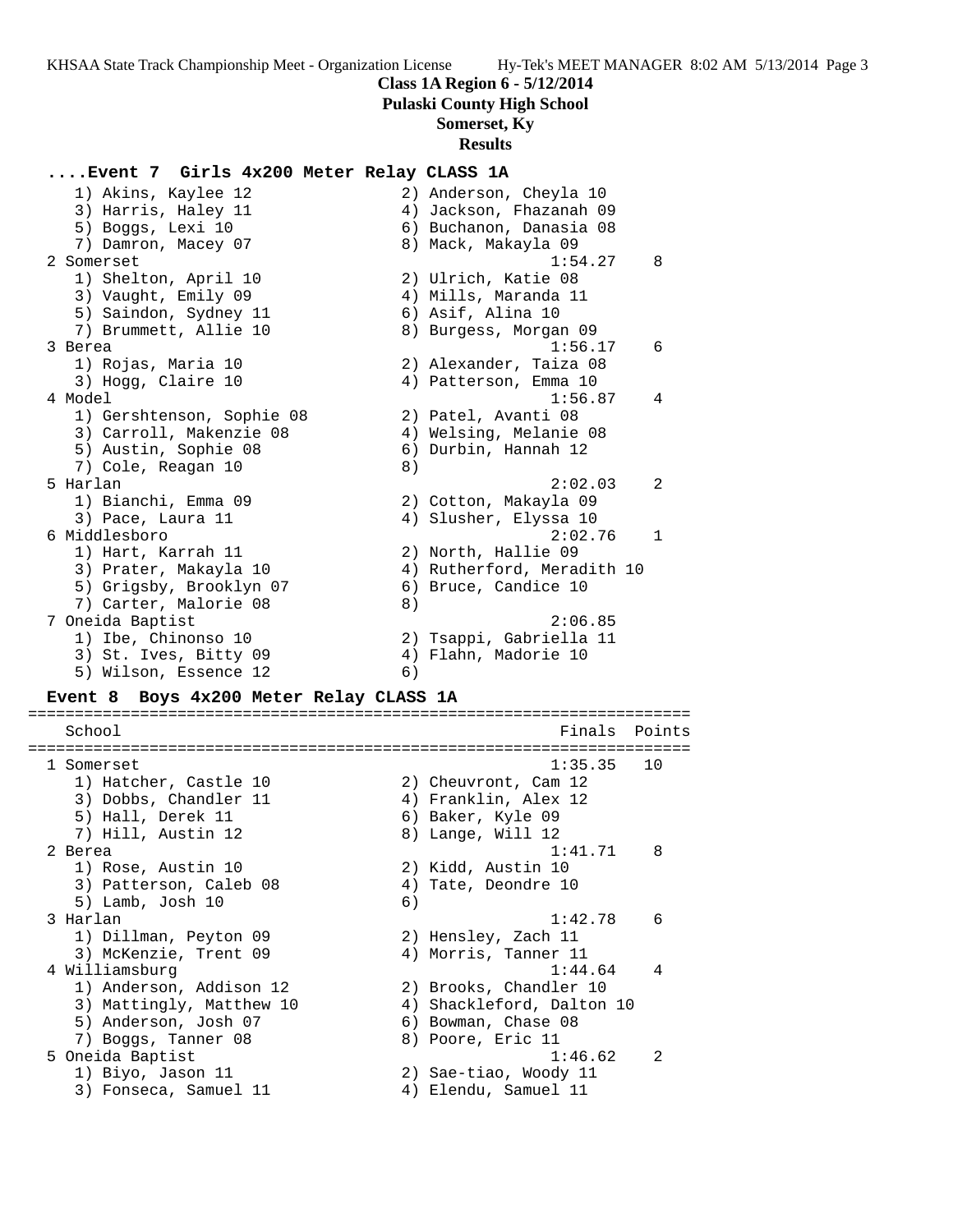**Class 1A Region 6 - 5/12/2014**

**Pulaski County High School**

**Somerset, Ky**

### **Results**

### **....Event 8 Boys 4x200 Meter Relay CLASS 1A**

5) Olowoye, Tosho 12 6) Zika, Noble 10 7) Olowoye, Dami 10 8)

# **Event 9 Girls 1600 Meter Run CLASS 1A**

| Name                  | Year School     | Finals Points |    |
|-----------------------|-----------------|---------------|----|
| 1 Mattingly, Selena   | 07 Williamsburg | 5:40.85       | 10 |
| 2 Rosenbarker, Bailey | 11 Berea        | 5:49.41       | 8  |
| 3 Ward, Janie         | 12 Model        | 6:07.52       | 6  |
| 4 Rader, Kaycee       | 11 Somerset     | 6:18.40       | 4  |
| 5 Schwarz, Abigail    | 07 Williamsburg | 6:22.53       | 2  |
| 6 May, Coco           | 10 Model        | 6:24.77       |    |
| 7 Combs, Sarah        | 08 Pineville    | 7:08.06       |    |
| 8 Grigsby, Brooklyn   | 07 Middlesboro  | 7:22.29       |    |
| 9 Foster, Shelby      | 09 Somerset     | 8:20.91       |    |
|                       |                 |               |    |

#### **Event 10 Boys 1600 Meter Run CLASS 1A**

| Name                     | Year School       | Finals Points |                |
|--------------------------|-------------------|---------------|----------------|
| 1 Satterthwaite, Lincoln | 12 Berea          | 4:42.67       | 10             |
| 2 Mckinney, Raymond      | 11 Berea          | 4:45.92       | -8             |
| 3 Faulkner, Garrett      | 11 Williamsburg   | 4:49.65       | 6              |
| 4 Wylie, Chris           | 12 Model          | 5:17.37       | $\overline{4}$ |
| 5 Miller, Ethan          | 08 Model          | 5:26.98       | 2              |
| 6 Nichols, Jake          | 08 Oneida Baptist | 5:33.74       | 1              |
| 7 White, Tyler           | 12 Williamsburg   | 5:35.87       |                |
| 8 Zika, Grant            | 11 Oneida Baptist | 6:35.72       |                |
|                          |                   |               |                |

### **Event 11 Girls 4x100 Meter Relay CLASS 1A**

| School                  | Finals Points             |               |
|-------------------------|---------------------------|---------------|
|                         |                           |               |
| 1 Williamsburg          | 52.94                     | 1 O           |
| 1) Akins, Kaylee 12     | 2) Boggs, Lexi 10         |               |
| 3) Buchanon, Danasia 08 | 4) Jackson, Fhazanah 09   |               |
| 5) Damron, Macey 07     | 6) Lawson, Chelsea 11     |               |
| 7) Mack, Makayla 09     | 8) Patrick, Gabriella 12  |               |
| 2 Model                 | 53.50                     | 8             |
| 1) Carroll, Makenzie 08 | 2) Gershtenson, Sophie 08 |               |
| 3) Welsing, Melanie 08  | 4) Botts, Darrian 12      |               |
| 5) Patel, Avanti 08     | 6) Austin, Sophie 08      |               |
| 3 Somerset              | 53.96                     | 6             |
| 1) Asif, Alina 10       | 2) Saindon, Sydney 11     |               |
| 3) Burgess, Morgan 09   | 4) Shelton, April 10      |               |
| 5) Brummett, Allie 10   | 6) Mills, Maranda 11      |               |
| 7) Ulrich, Katie 08     | 8) Vaught, Emily 09       |               |
| 4 Berea                 | 55.56                     | 4             |
| 1) Rojas, Maria 10      | 2) Alexander, Taiza 08    |               |
|                         |                           |               |
| 3) Hogg, Claire 10      | 4) Patterson, Emma 10     |               |
| 5 Middlesboro           | 57.53                     | $\mathcal{L}$ |
| 1) Pratt, Emily 11      | 2) Hart, Karrah 11        |               |
| 3) Prater, Makayla 10   | 4) North, Hallie 09       |               |
|                         |                           |               |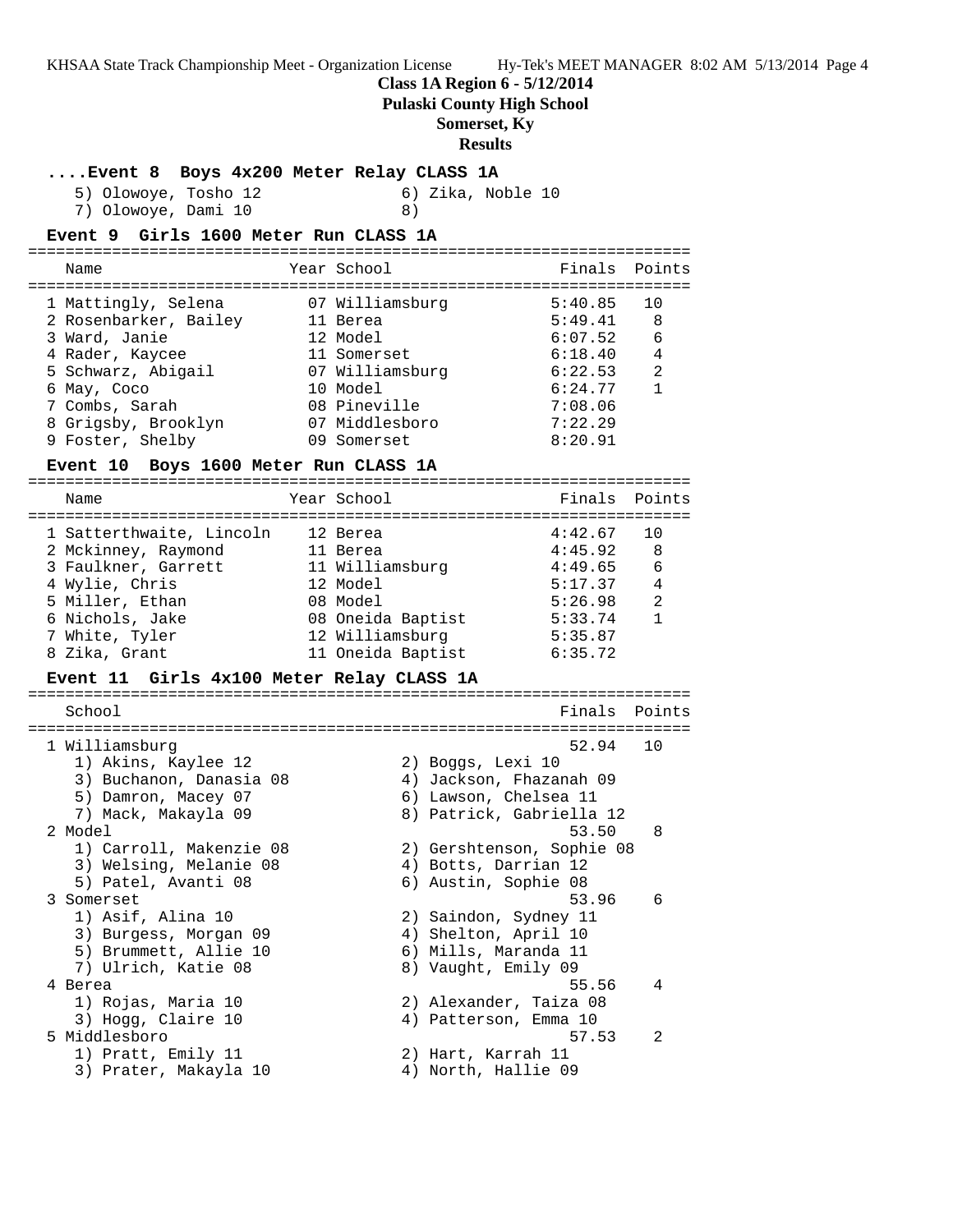### **Class 1A Region 6 - 5/12/2014**

**Pulaski County High School**

## **Somerset, Ky**

#### **Results**

## **....Event 11 Girls 4x100 Meter Relay CLASS 1A**

5) Carter, Malorie 08 6) Bruce, Candice 10 6 Harlan 57.85 1 1) Bianchi, Emma 09 2) Cotton, Makayla 09 3) Pace, Laura 11 4) Slusher, Elyssa 10 7 Red Bird 59.04 1) Berry, Kaitlin 11 2) Collett, Kassidy 09 3) Smith, Allison 10 4) Wilson, Kara 08 5) Brock, Tammy 10 6) 8 Oneida Baptist 59.86 1) Ibe, Chinonso 10 2) Tsappi, Gabriella 11 3) St. Ives, Bitty 09 (4) Flahn, Madorie 10 5) Wilson, Essence 12 (6)

#### **Event 12 Boys 4x100 Meter Relay CLASS 1A**

======================================================================= School **Finals Points** ======================================================================= 1 Somerset 45.88 10 1) Hatcher, Castle 10 2) Cheuvront, Cam 12 3) Hill, Austin 12 (4) Lange, Will 12 5) Hall, Derek 11 6) Baker, Kyle 09 7) Dobbs, Chandler 11 and 8) Franklin, Alex 12 2 Berea 47.98 8 1) Rose, Austin 10 2) Terrill, Trey 12 3) Kidd, Austin 10 (4) Tate, Deondre 10 5) Lamb, Josh 10 6) 3 Williamsburg 49.52 6 1) Poore, Eric 11 2) Bowman, Chase 08 3) Brooks, Chandler 10 4) Shackleford, Dalton 10 5) Mahan, Andrew 09 6) Boggs, Tanner 08 7) Mattingly, Matthew 10  $\qquad \qquad 8)$  Caddell, Ryan 11 4 Oneida Baptist 51.81 4 1) Biyo, Jason 11 2) Sae-tiao, Woody 11 3) Fonseca, Samuel 11 (4) Elendu, Samuel 11 5) Olowoye, Tosho 12 (6) Zika, Noble 10 7) Olowoye, Dami 10 8) 5 Middlesboro 52.82 2 1) Brock, Evan 09 2) Hughes, Adam 09 3) Nelson, Daniel 11 4) Vanover, Andrew 12

#### **Event 13 Girls 400 Meter Dash CLASS 1A**

======================================================================= Name The Year School The Finals Points ======================================================================= 1 Muse, Tristan 10 Somerset 1:25.72<br>Section 2 Section 2 1 Wilson, Essence 12 Oneida Baptist 1:01.47 10 2 Barnes, Rachel 11 Pineville 1:04.06 8 3 Carroll, Makenzie 08 Model 1:04.28 6 4 Mack, Makayla 09 Williamsburg 1:05.68 4 5 Anderson, Cheyla 10 Williamsburg 1:06.01 2 6 Flahn, Madorie 10 Oneida Baptist 1:15.25 1 7 Heuer, Sam 11 Somerset 1:17.01 8 Rojas, Maria 10 Berea 1:21.20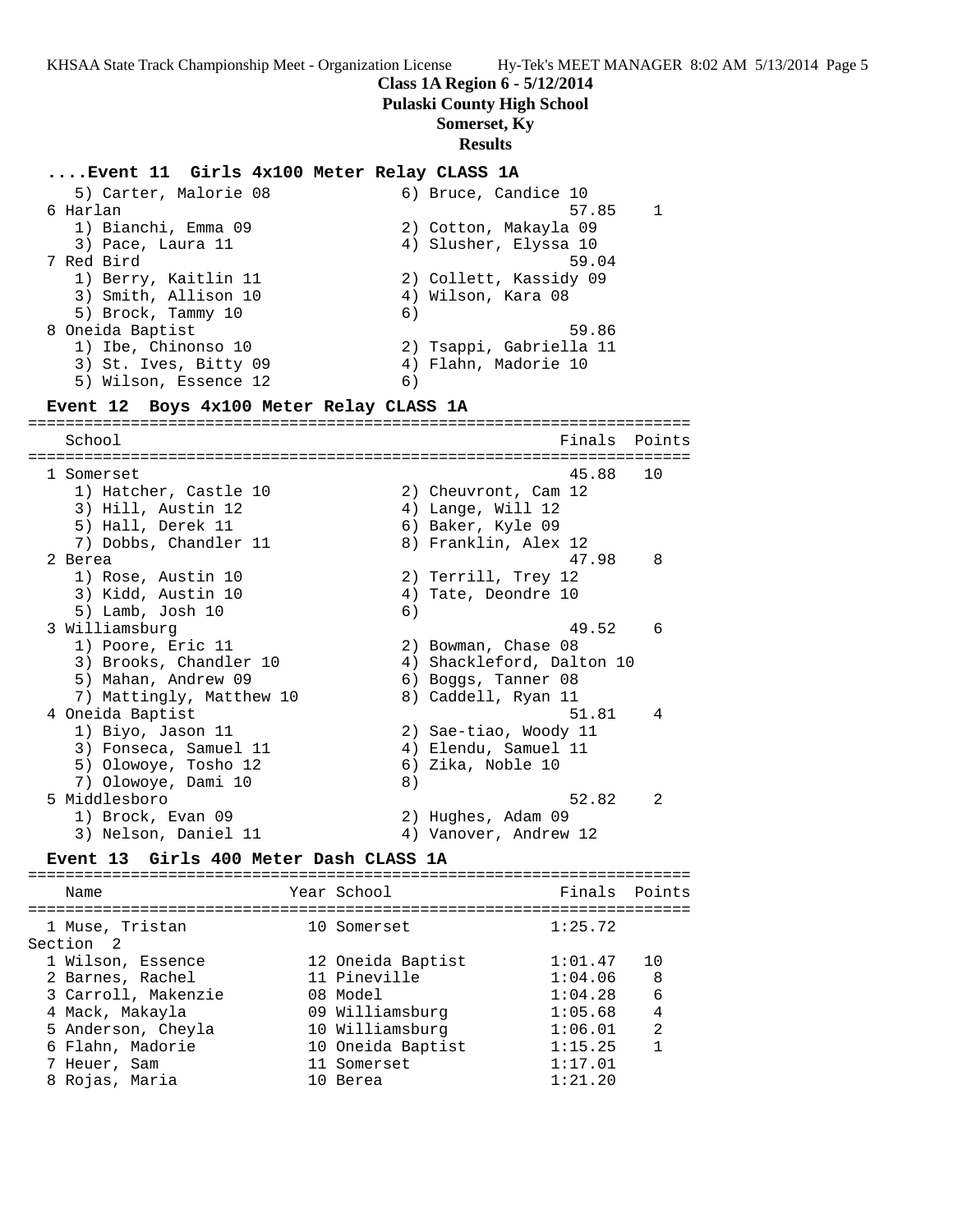**Class 1A Region 6 - 5/12/2014**

**Pulaski County High School**

## **Somerset, Ky**

**Results**

**Event 14 Boys 400 Meter Dash CLASS 1A**

| Name                                      | Year School       |                | Finals Points |
|-------------------------------------------|-------------------|----------------|---------------|
|                                           |                   |                |               |
| Section<br>1                              |                   |                |               |
| 1 Hensley, Zach                           | 11 Harlan         | 57.16          | 6             |
| 2 Baker, Kyle                             | 09 Somerset       | 1:00.02        |               |
| 3 Anderson, Josh                          | 07 Williamsburg   | 1:04.16        |               |
| 4 Galloway, Nick                          | 10 Berea          | 1:04.99        |               |
| Section 2                                 |                   |                |               |
| 1 Wylie, Andrew                           | 12 Model          | 55.11          | 10            |
| 2 Mccorkle, Caleb                         | 12 Pineville      | 55.68          | 8             |
| 3 Sutton, Logan                           | 12 Somerset       | 58.18          | 4             |
| 4 Mahan, Andrew                           | 09 Williamsburg   | 59.21          | 2             |
| 5 Olowoye, Dami                           | 10 Oneida Baptist | 59.77          | $\mathbf{1}$  |
| 6 Yoder, Andrew                           | 11 Model          | 59.80          |               |
| 7 Fonseca, Samuel                         | 11 Oneida Baptist | 1:02.01        |               |
| 8 Chen, Jacob                             | 11 Harlan         | 1:05.24        |               |
| Event 15 Girls 300 Meter Hurdles CLASS 1A |                   |                |               |
|                                           |                   |                |               |
| Name                                      | Year School       | Finals         | Points        |
|                                           |                   |                |               |
| Section 1                                 |                   |                |               |
| 1 Durbin, Hannah                          | 12 Model          | 49.82          | 10            |
| 2 Cole, Reagan                            | 10 Model          | 51.94          | 8             |
| 3 Croley, Natalie                         | 12 Williamsburg   | 55.52          | 6             |
| 4 Damron, Macey                           | 07 Williamsburg   | 56.04          | 4             |
| 5 Bristow, Amber                          | 11 Berea          | 58.70          | 2             |
| 6 Rutherford, Meradith                    | 10 Middlesboro    | 59.65          | $\mathbf{1}$  |
| 7 Slusher, Elyssa                         | 10 Harlan         | 1:04.06        |               |
|                                           |                   |                |               |
| Event 16 Boys 300 Meter Hurdles CLASS 1A  |                   |                |               |
|                                           |                   |                |               |
| Name                                      | Year School       | Finals         | Points        |
|                                           | 11 Model          | 46.41          | 10            |
| 1 Mcvey, Tanner                           |                   |                |               |
| 2 Morris, Tanner                          | 11 Harlan         | 47.04<br>51.21 | 8             |
| 3 Shackleford, Dalton                     | 10 Williamsburg   | 51.78          | 6<br>4        |
| 4 Carter, Jordan                          | 10 Berea          |                | 2             |
| 5 Mattingly, Matthew 10 Williamsburg      |                   | 51.87          | $\mathbf{1}$  |
| 6 Brockman, Andrew                        | 10 Model          | 55.99          |               |
| Event 17 Girls 800 Meter Run CLASS 1A     |                   |                |               |
|                                           |                   |                |               |
| Name                                      | Year School       | Finals         | Points        |
|                                           |                   |                |               |
| 1 Mattingly, Selena                       | 07 Williamsburg   | 2:34.75        | 10            |
| 2 Harris, Haley                           | 11 Williamsburg   | 2:37.91        | 8             |
| 3 Cole, Reagan                            | 10 Model          | 2:39.55        | 6             |
| 4 Brummett, Allie                         | 10 Somerset       | 2:40.77        | 4             |
| 5 Austin, Sophie                          | 08 Model          | 2:45.49        | 2             |
| 6 Mcginnis, Ariel                         | 11 Somerset       | 3:04.43        | 1             |
| 7 Combs, Sarah                            | 08 Pineville      | 3:10.35        |               |
| 8 Smith, Taylor                           | 09 Harlan         | 3:37.70        |               |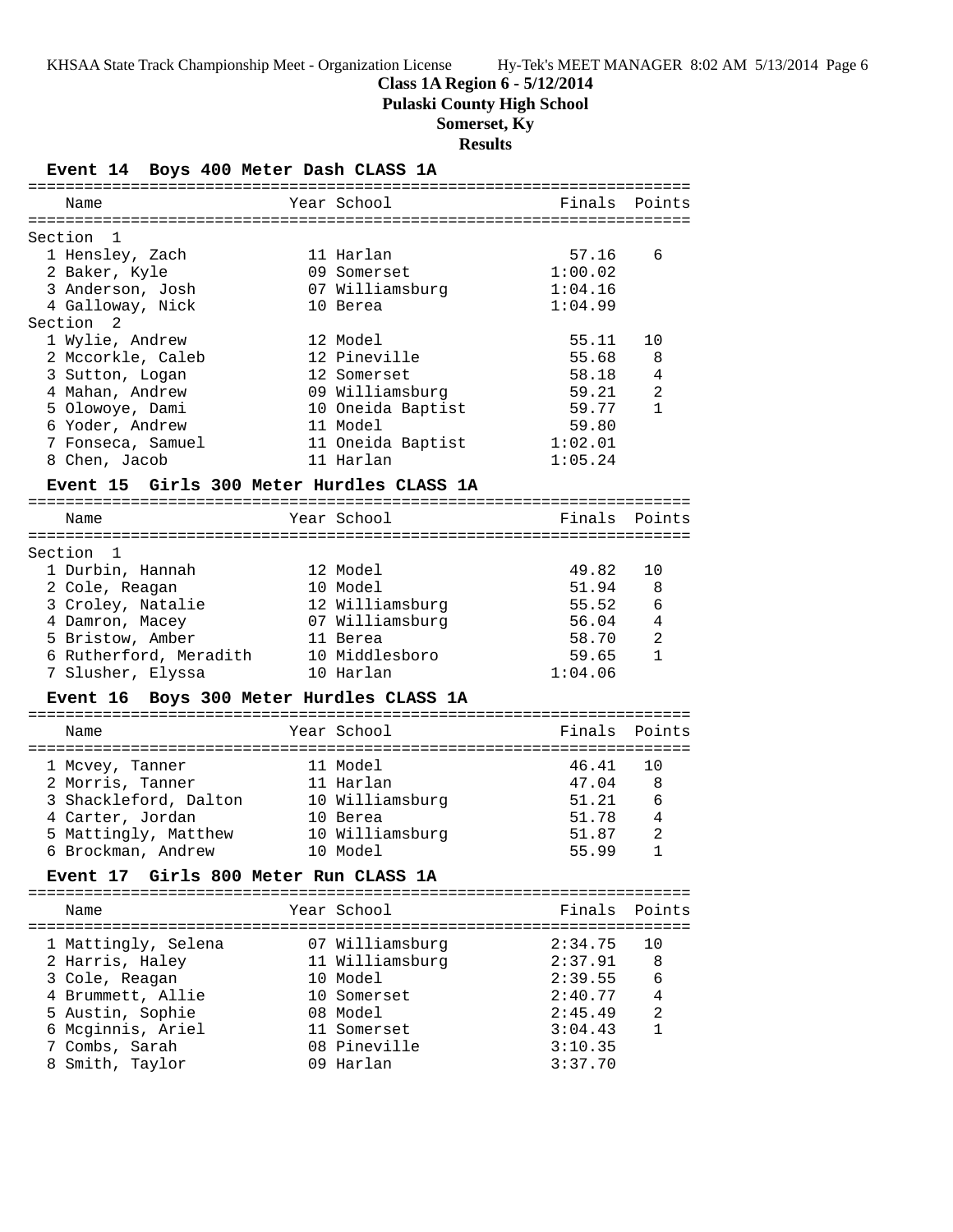**Class 1A Region 6 - 5/12/2014**

**Pulaski County High School**

## **Somerset, Ky**

**Results**

**Event 18 Boys 800 Meter Run CLASS 1A**

| Name                                   |  | Year School       | Finals Points |                |  |
|----------------------------------------|--|-------------------|---------------|----------------|--|
|                                        |  |                   |               |                |  |
| 1 Anderson, Addison                    |  | 12 Williamsburg   | 2:06.94       | 10             |  |
| 2 Satterthwaite, Lincoln               |  | 12 Berea          | 2:08.36       | -8             |  |
| 3 Mckinney, Raymond                    |  | 11 Berea          | 2:10.30       | 6              |  |
| 4 Krause, Tristan                      |  | 11 Somerset       | 2:11.87       | $\overline{4}$ |  |
| 5 Faulkner, Garrett                    |  | 11 Williamsburg   | 2:14.66       | 2              |  |
| 6 Jones, Ben                           |  | 11 Harlan         | 2:15.05       | $\mathbf{1}$   |  |
| 7 Wylie, Chris                         |  | 12 Model          | 2:22.73       |                |  |
| 8 Wilder, Thomas                       |  | 10 Red Bird       | 2:22.81       |                |  |
| 9 Zika, Noble                          |  | 10 Oneida Baptist | 2:28.18       |                |  |
| 10 Miller, Ethan                       |  | 08 Model          | 2:31.06       |                |  |
| 11 Slusher, Will                       |  | 12 Harlan         | 2:34.16       |                |  |
| 12 Zika, Grant                         |  | 11 Oneida Baptist | 2:53.79       |                |  |
| 13 Proffitt, Andrew                    |  | 09 Pineville      | 3:11.47       |                |  |
| Event 19 Girls 200 Meter Dash CLASS 1A |  |                   |               |                |  |
|                                        |  |                   |               |                |  |

### Name The Year School Team Points Points ======================================================================= 1 Alexander, Taiza 08 Berea 29.73 2 Hart, Karrah 11 Middlesboro 32.27 3 Prater, Makayla 10 Middlesboro 32.51 4 Ibe, Chinonso 10 Oneida Baptist 33.95 5 Smith, Brittany 11 Somerset 34.64 Section 2 1 Wilson, Essence 12 Oneida Baptist 26.34 10 2 Jackson, Fhazanah 09 Williamsburg 27.40 8 3 Bianchi, Emma 09 Harlan 27.91 6 4 Patterson, Emma 10 Berea 27.98 4 5 Durbin, Hannah 12 Model 28.54 2 6 Barnes, Rachel 11 Pineville 28.80 1 7 Akins, Kaylee 12 Williamsburg 28.95 8 Cotton, Makayla 09 Harlan 29.60

#### **Event 20 Boys 200 Meter Dash CLASS 1A**

| Name |                                                                                                                                                                                                                                                                                                     |  | Finals                                                                                                                                                                                                                       | Points |  |
|------|-----------------------------------------------------------------------------------------------------------------------------------------------------------------------------------------------------------------------------------------------------------------------------------------------------|--|------------------------------------------------------------------------------------------------------------------------------------------------------------------------------------------------------------------------------|--------|--|
|      |                                                                                                                                                                                                                                                                                                     |  |                                                                                                                                                                                                                              |        |  |
|      |                                                                                                                                                                                                                                                                                                     |  |                                                                                                                                                                                                                              |        |  |
|      |                                                                                                                                                                                                                                                                                                     |  |                                                                                                                                                                                                                              | 10     |  |
|      |                                                                                                                                                                                                                                                                                                     |  | 24.86                                                                                                                                                                                                                        | 6      |  |
|      |                                                                                                                                                                                                                                                                                                     |  | 26.91                                                                                                                                                                                                                        |        |  |
|      |                                                                                                                                                                                                                                                                                                     |  | 28.08                                                                                                                                                                                                                        |        |  |
|      |                                                                                                                                                                                                                                                                                                     |  | 30.18                                                                                                                                                                                                                        |        |  |
|      |                                                                                                                                                                                                                                                                                                     |  |                                                                                                                                                                                                                              |        |  |
|      |                                                                                                                                                                                                                                                                                                     |  | 24.60                                                                                                                                                                                                                        | 8      |  |
|      |                                                                                                                                                                                                                                                                                                     |  | 24.90                                                                                                                                                                                                                        | 4      |  |
|      |                                                                                                                                                                                                                                                                                                     |  | 24.99                                                                                                                                                                                                                        | 2      |  |
|      |                                                                                                                                                                                                                                                                                                     |  | 25.35                                                                                                                                                                                                                        |        |  |
|      |                                                                                                                                                                                                                                                                                                     |  | 26.12                                                                                                                                                                                                                        |        |  |
|      |                                                                                                                                                                                                                                                                                                     |  | 26.17                                                                                                                                                                                                                        |        |  |
|      |                                                                                                                                                                                                                                                                                                     |  | 26.72                                                                                                                                                                                                                        |        |  |
|      |                                                                                                                                                                                                                                                                                                     |  | 26.93                                                                                                                                                                                                                        |        |  |
|      | Section<br>$\overline{1}$<br>1 Cheuvront, Cam<br>2 Tate, Deondre<br>3 Mahan, Andrew<br>4 Sae-tiao, Woody<br>5 Anderson, Josh<br>Section 2<br>1 Rose, Austin<br>2 Mccorkle, Caleb<br>3 Tuttle, Logan<br>4 Hatcher, Castle<br>5 Wylie, Andrew<br>6 Hensley, Zach<br>7 Nelson, Daniel<br>8 Biyo, Jason |  | Year School<br>12 Somerset<br>10 Berea<br>09 Williamsburg<br>11 Oneida Baptist<br>07 Williamsburg<br>10 Berea<br>12 Pineville<br>12 Pineville<br>10 Somerset<br>12 Model<br>11 Harlan<br>11 Middlesboro<br>11 Oneida Baptist | 22.80  |  |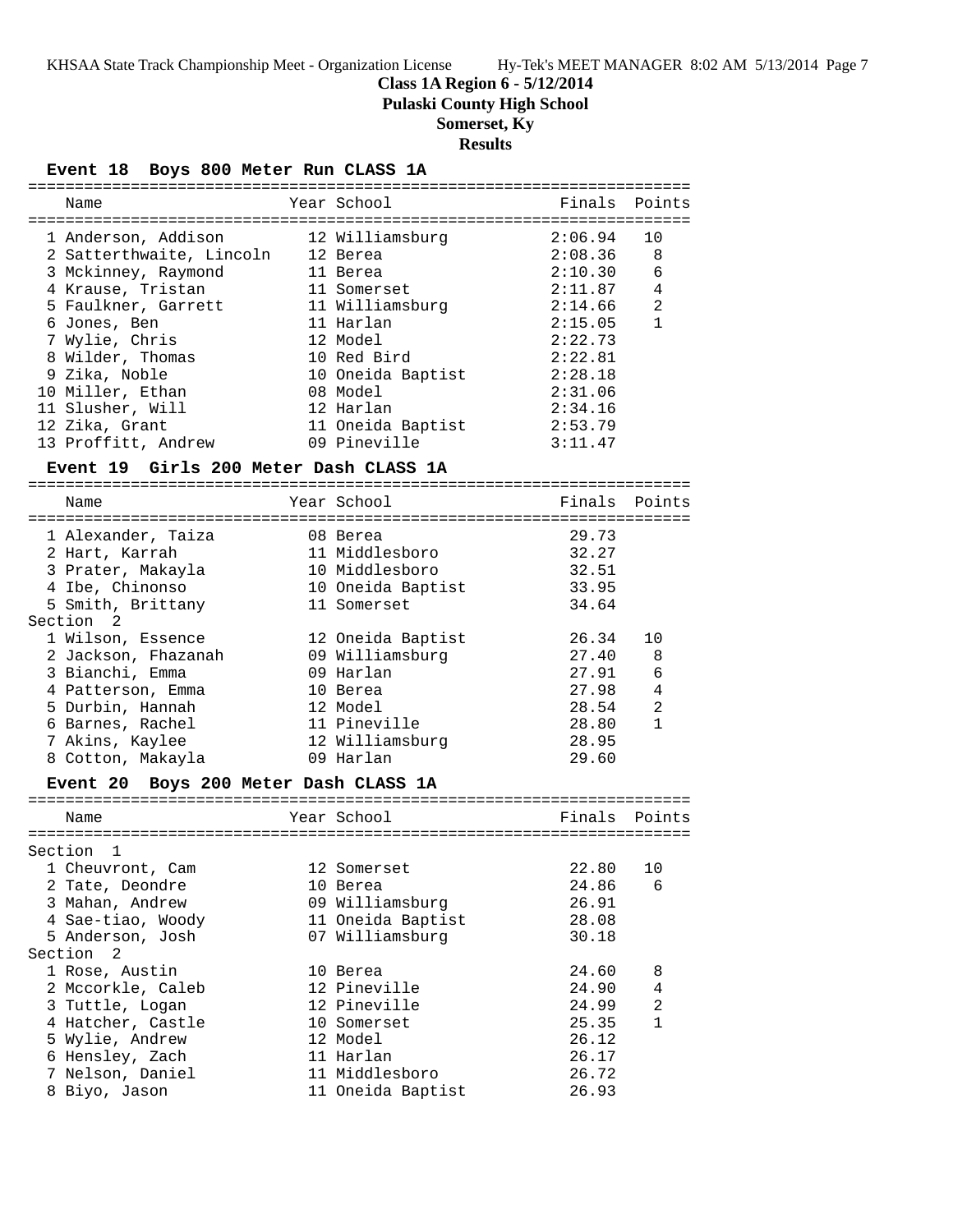**Class 1A Region 6 - 5/12/2014**

**Pulaski County High School**

## **Somerset, Ky**

**Results**

#### **Event 21 Girls 3200 Meter Run CLASS 1A**

|  | 12:42.01                                                                              | 1 O           |
|--|---------------------------------------------------------------------------------------|---------------|
|  | 13:09.13                                                                              | 8             |
|  | 13:36.77                                                                              | 6             |
|  | 14:01.05                                                                              | 4             |
|  | 14:31.34                                                                              | 2             |
|  | Year School<br>07 Williamsburg<br>11 Berea<br>12 Model<br>07 Williamsburg<br>10 Model | Finals Points |

#### **Event 22 Boys 3200 Meter Run CLASS 1A**

| Name                     | Year School       | Finals Points |                |
|--------------------------|-------------------|---------------|----------------|
| 1 Mckinney, Raymond      | 11 Berea          | 10:27.25      | 10             |
| 2 Faulkner, Garrett      | 11 Williamsburg   | 10:49.40      | 8              |
| 3 Satterthwaite, Lincoln | 12 Berea          | 11:04.93      | 6              |
| 4 Miller, Mason          | 09 Harlan         | 11:07.87      | $\overline{4}$ |
| 5 Nichols, Jake          | 08 Oneida Baptist | 12:11.41      | 2              |
| 6 White, Tyler           | 12 Williamsburg   | 13:26.12      | 1              |
| 7 Cochran, Jordan        | 10 Oneida Baptist | 13:37.26      |                |
| 8 Maron, Marlon          | 11 Somerset       | 14:31.46      |                |

#### **Event 23 Girls 4x400 Meter Relay CLASS 1A**

======================================================================= School **Finals Points** ======================================================================= 1 Model 4:22.59 10 1) Cole, Reagan 10 2) Ward, Janie 12 3) Carroll, Makenzie 08 4) Durbin, Hannah 12 5) Patel, Avanti 08 6) Austin, Sophie 08 7) Gershtenson, Sophie 08 8) 2 Williamsburg 4:31.32 8 1) Harris, Haley 11 2) Abbott, Lillie 07 3) Mack, Makayla 09 4) Anderson, Cheyla 10 5) Akins, Kaylee 12 6) Mattingly, Selena 07 7) Schwarz, Abigail 07 8) Patrick, Gabriella 12 3 Somerset 4:33.35 6 1) Brummett, Allie 10 and 2) Rader, Kaycee 11 3) Ulrich, Katie 08 4) Vaught, Emily 09 5) Mcginnis, Ariel 11 6) Mills, Maranda 11 7) Muse, Tristan 10 and 8)

#### **Event 24 Boys 4x400 Meter Relay CLASS 1A**

======================================================================= School **Finals** Points ======================================================================= 1 Somerset 3:54.51 10 1) Adams, Cort 11 2) Baker, Kyle 09 3) Krause, Tristan 11 (4) Autton, Logan 12 5) Franklin, Alex 12 (6) Lange, Will 12 7) Maron, Marlon 11 and 8) Hall, Derek 11 2 Model 4:01.15 8 1) Yoder, Andrew 11 2) Wylie, Chris 12 3) Mcvey, Tanner 11 (4) Wylie, Andrew 12